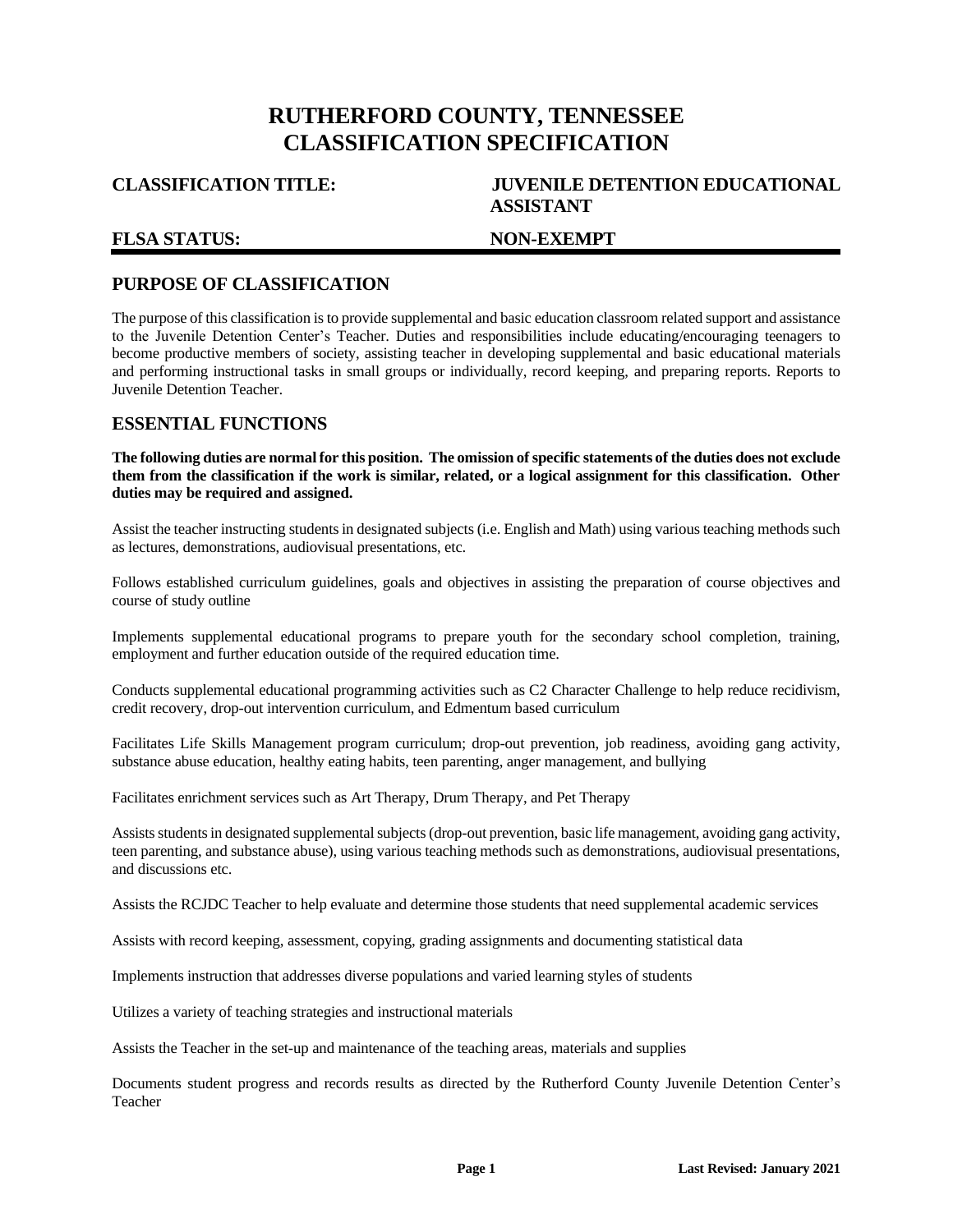#### **Rutherford County, Tennessee • Juvenile Detention Educational Assistant**

Utilizes strategies to infuse technology with supplemental teaching and learning

Maintains classroom environment conducive to learning through effective classroom management

Prepares and/or generates routine correspondence, letters, memoranda forms, reports, and other documents via computer as directed by the Teacher

Assists the Teacher, when directed, in communicating with parents/guardians regarding students' progress and/or special needs

Maintains/assures security of detention facility; makes rounds of facility and performs security checks; monitors video surveillance equipment; checks locks, alarms, and other security devices; controls door operations

Searches cells, lockers, mail, building, ground areas, and students when necessary to locate/remove contraband to maintain security; assists in conducting searches for escapees

Serves as housing, booking, and visitation officer

Assists in controlling/restraining violent/unruly inmates

Performs basic cleaning/maintenance tasks associated with cleaning/maintaining teaching areas, desks, office, etc.

Operates a variety of standard and specialized equipment and tools associated with work activities, which may include a motor vehicle, chemical weapons, handcuffs, flashlights, security/alarm system, cameras, door control panels, radio/communications equipment, telephones or general office equipment

Operates a computer to enter, retrieve, review or modify data; verifies accuracy of entered data and makes corrections; utilizes word processing, spreadsheet, database, or other software programs

Maintains a comprehensive, current knowledge of requirements for students to obtain a Tennessee High School Diploma, and/or Juvenile Court activities; reads professional literature; attends workshops and training sessions as appropriate; participates in continuous professional development as it relates to individual, school, and system

Must work hours as scheduled

Completes work at assigned work station as determined by supervisor

## **ADDITIONAL FUNCTIONS**

May give speeches or presentations to public

Provides assistance to all educational staff, other employees, or departments as needed

Performs other related duties as required.

## **MINIMUM QUALIFICATIONS**

Associates Degree in Education with two years related experiences and/or training; or any equivalent of education and training which provides the requisite knowledge, skills and abilities for this position. Prior successful experience working with at-risk students in an educational environment is preferred. Must possess and maintain a valid Tennessee driver's license.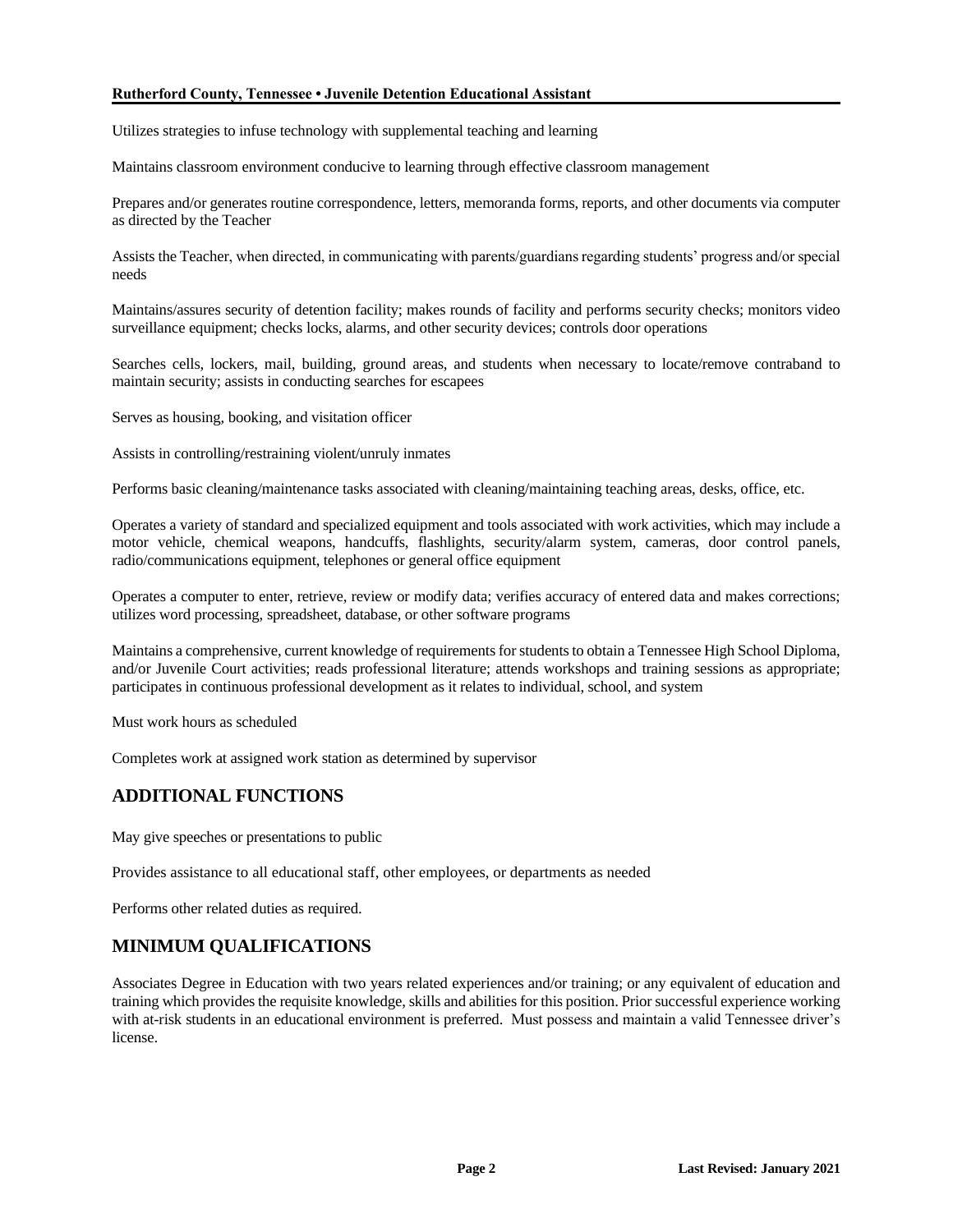## **PERFORMANCE APTITUDES**

**Data Utilization**: Requires the ability to evaluate, audit, deduce, and/or assess data using established criteria. Includes exercising discretion in determining actual or probable consequences and in referencing such evaluation to identify and select alternatives.

**Human Interaction**: Requires the ability to apply principles of persuasion and/or influence over others in coordinating activities of a project, program, or designated area of responsibility.

**Equipment, Machinery, Tools, and Materials Utilization**: Requires the ability to operate, maneuver and/or control the actions of equipment, machinery, tools, and/or materials used in performing essential functions.

**Verbal Aptitude**: Requires the ability to utilize a wide variety of reference, descriptive, and/or advisory data and information.

**Mathematical Aptitude**: Requires the ability to perform addition, subtraction, multiplication, and division; the ability to calculate decimals and percentages; the ability to utilize principles of fractions; and the ability to interpret graphs.

**Functional Reasoning**: Requires the ability to apply principles of influence systems, such as motivation, incentive, and leadership, and to exercise independent judgment to apply facts and principles for developing approaches and techniques to resolve problems.

**Situational Reasoning**: Requires the ability to exercise judgment, decisiveness and creativity in situations involving the evaluation of information against sensory, judgmental, or subjective criteria, as opposed to that which is clearly measurable or verifiable.

## **ADA COMPLIANCE/PHYSICAL DEMANDS ANALYSIS**

**Physical Ability**: Tasks require the ability to exert moderate, though not constant physical effort, typically involving some combination of climbing and balancing, stooping, kneeling, crouching, and crawling, and which may involve some lifting, carrying, pushing and/or pulling of objects and materials of moderate weight (12-20 pounds); may occasionally involve heavier objects and materials (up to 165 pounds).

**Sensory Requirements**: Some tasks require the ability to perceive and discriminate colors or shades of colors, sounds, and visual cues or signals. Some tasks require the ability to communicate orally.

**Environmental Factors**: Performance of essential functions may require exposure to adverse environmental conditions, such as traffic hazards.

## **PHYSICAL DEMANDS ANALYSIS**

#### **1. STANDING AND WALKING**

**Tasks:** monitoring detainees during school, escorting detainees, maintaining safety and security **Surface:** concrete

**Estimated Total Hours:** 4-6 **Maximum Continuous Time:** 8

#### **2. SITTING**

**Tasks:** interviews, preparing lesson plans, grading papers, phone calls, preparing reports, answering phones **Estimated Total Hours:** 2-4 **Maximum Continuous Time:** 8

### **3. LIFTING/CARRYING**

**Objects:** books, detainees

| Weight       | Hourlv | Dailv | Weekly | Monthlv | <b>Never</b> |
|--------------|--------|-------|--------|---------|--------------|
| $<$ 10 lbs.  |        |       |        |         |              |
| $11-25$ lbs. |        |       |        |         |              |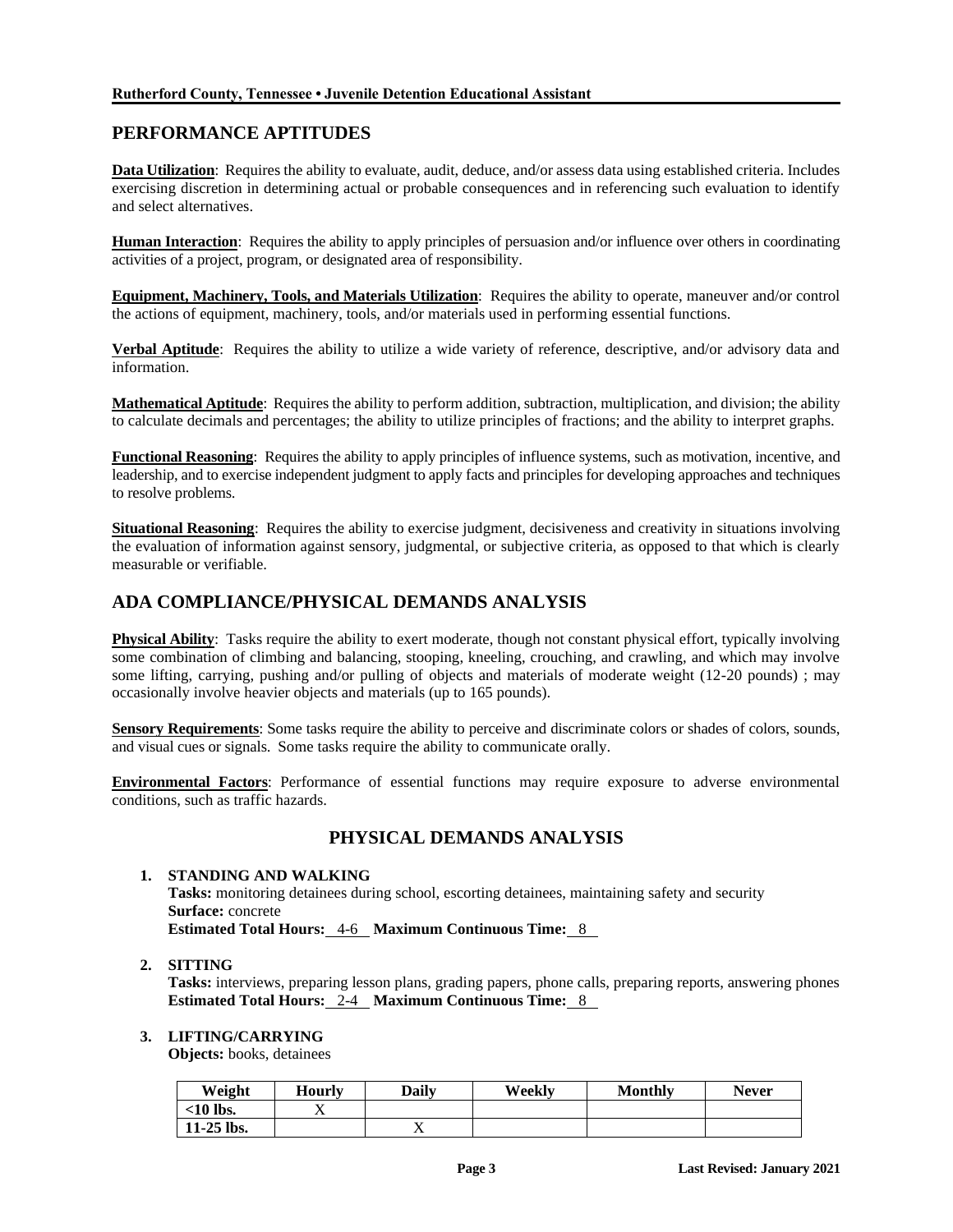| $26-50$ lbs. |  | ∡⊾ |           |  |
|--------------|--|----|-----------|--|
| 51-75 lbs.   |  |    | $\lambda$ |  |
| 76-100 lbs.  |  |    | 4X        |  |
| $>100$ lbs.  |  |    | ∡         |  |

#### **4. PUSHING/PULLING**

**Objects:** teacher cart, restraint chair, drawers and files **Height of hands above floor during push:** approximately 60-72 inches

#### **5. CLIMBING**

**Tasks:** room checks, securing detainees, maintenance issues **Device:** steps/ chairs **Height:** 15 steps **Frequency:** 15-30 minutes

### **6. BENDING/SQUATTING/KNEELING**

**Tasks:** maintaining safety and security of detainees, retrieving/putting up supplies **Frequency:** several times a day

### **7. REACHING**

**Tasks:** loading books on carts, maintenance issues, retrieving/putting up supplies

| <b>Distance</b> | <b>Direction</b> | Frequency    | <b>Duration</b> | Avg. Weight |
|-----------------|------------------|--------------|-----------------|-------------|
| $0 - 20$        | All              | <b>Daily</b> | 5-20 minutes    | 10 pounds   |
| $21 - 36$       | A11              | Dailv        | 5-20 minutes    | 10 pounds   |

#### **8. WORK CONDITIONS**

| <b>Exposure to</b>                   | <b>Yes</b> | N <sub>0</sub> |
|--------------------------------------|------------|----------------|
| <b>Hot Temperatures</b>              |            | X              |
| <b>Cold Temperatures</b>             |            | X              |
| <b>Sudden Changes in Temperature</b> |            | X              |
| <b>Noise</b>                         | X          |                |
| <b>Fumes</b>                         |            | X              |
| <b>Cramped Quarters</b>              |            | X              |
| <b>Cold Surfaces</b>                 |            | X              |
| <b>Hot Surfaces</b>                  |            | X              |
| <b>Sharp Edges</b>                   | X          |                |
| <b>Vibration</b>                     |            | X              |
| <b>Fluorescent Lighting</b>          | X          |                |
| <b>Computer Monitor Screen Glare</b> | X          |                |

| <b>Inside Building</b> | 98<br>% of time |
|------------------------|-----------------|
| Outside                | % of time       |

#### **9. OTHER JOB DEMANDS**

| <b>Does Job Require</b> | Yes | N <sub>0</sub> |
|-------------------------|-----|----------------|
| Crawling                |     |                |
| <b>Jumping</b>          |     |                |
| <b>Lying on Back</b>    |     |                |
| <b>Lying on Stomach</b> |     |                |
| Twisting                |     |                |
| <b>Sweeping/Mopping</b> |     |                |
| <b>General Cleaning</b> |     |                |
| <b>Handling Trash</b>   |     |                |